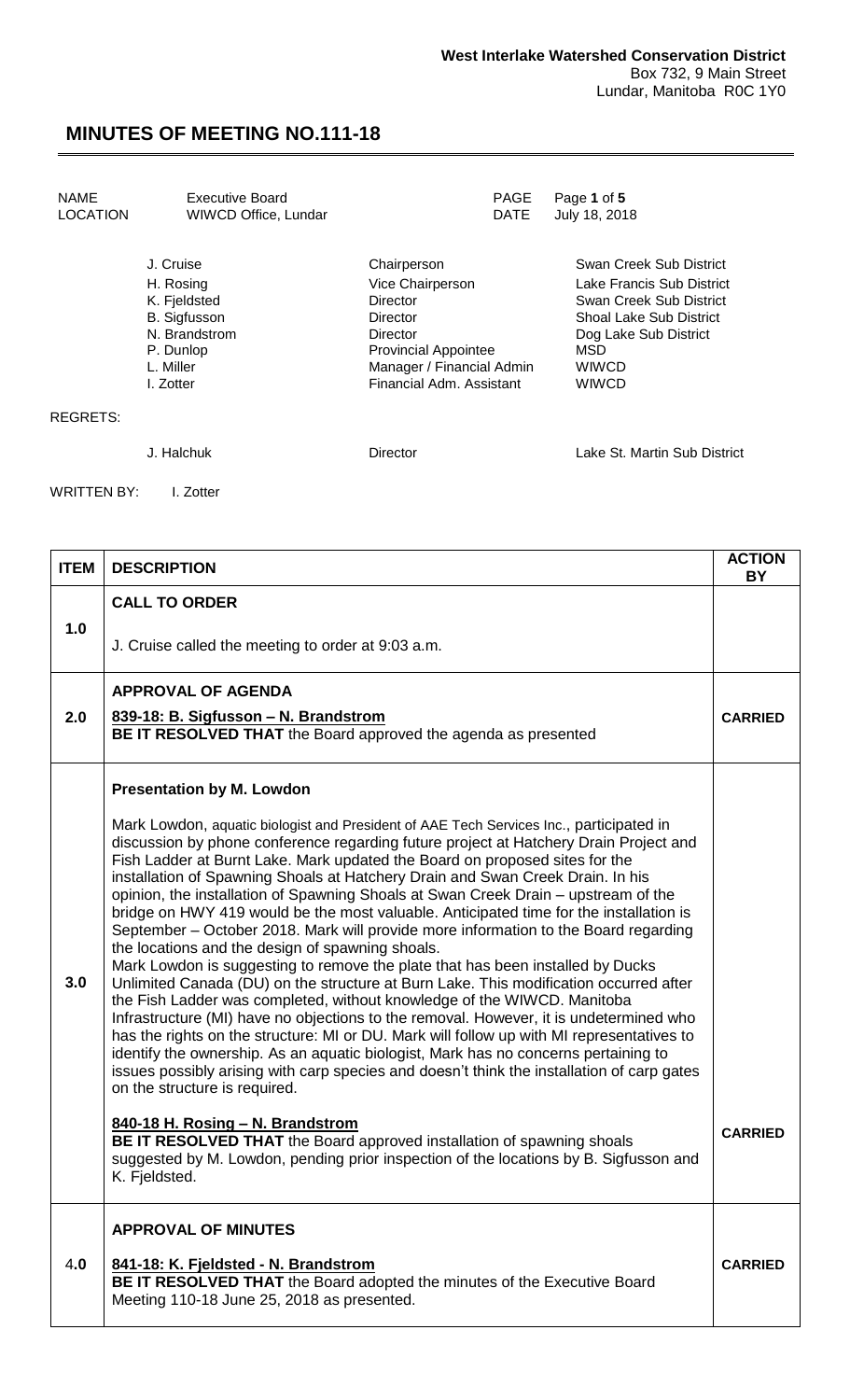| <b>NAME</b><br>LOCATION | <b>Executive Board</b><br>WIWCD Office, Lundar                                                                                                                                                                                                                                                                                                                                                                                                                                                                                                                                                                                                                                                                                                                                                                                                                                                                                                                                                | PAGE<br>DATE | Page 2 of 5<br>July 18, 2018 |                                  |
|-------------------------|-----------------------------------------------------------------------------------------------------------------------------------------------------------------------------------------------------------------------------------------------------------------------------------------------------------------------------------------------------------------------------------------------------------------------------------------------------------------------------------------------------------------------------------------------------------------------------------------------------------------------------------------------------------------------------------------------------------------------------------------------------------------------------------------------------------------------------------------------------------------------------------------------------------------------------------------------------------------------------------------------|--------------|------------------------------|----------------------------------|
| 5.0                     | <b>FINANCIAL REPORT</b>                                                                                                                                                                                                                                                                                                                                                                                                                                                                                                                                                                                                                                                                                                                                                                                                                                                                                                                                                                       |              |                              |                                  |
| 5.1                     | <b>Bank Activity</b><br>L. Miller presented the financial report: CIBC Corporate Classic Visa Statement from<br>May 22, 2018 to June 21, 2018; CIBC Business Operating Account Statement from<br>June 1 to June 30, 2018; Bank Account Transactions Report from June 25, 2018 to July<br>17, 2018; Comparative Income Statement - YTD from April 1, 2017 to July 17, 2018;<br>842-18: P. Dunlop - K. Fjeldsted<br>BE IT RESOLVED THAT the Board approved the expenses of \$25,696.50 (cheques #<br>000045 - 000075). CIBC Corporate Classic Visa Statement from May 22, 2018 to June<br>21, 2018; CIBC Business Operating Account Statement from June 1 to June 30, 2018;<br>Bank Account Transactions Report from June 25, 2018 to July 17, 2018; Comparative<br>Income Statement - YTD from April 1, 2017 to July 17, 2018;<br>843-18: P. Dunlop - B. Sigfusson<br><b>BE IT RESOLVED THAT</b> the Board approved CK # 000014, in the amount of \$21.00<br>issued to Irina Zotter (mileage). |              |                              | <b>CARRIED</b><br><b>CARRIED</b> |
| 6.0                     | <b>SUB DISTRICT RECOMMENDATIONS</b><br>Tentatively Sub District Meetings are scheduled as following:<br>September 10, 2018 at 8:30 a.m. - Swan Creek Sub District at the WIWCD Office;<br>September 12, 2018 at 7:00 p.m. - Shoal Lake and Lake Francis Sub Districts at the<br>RM Office of St. Laurent;<br>September 13, 2018 at 7:00 p.m. - Lake ST. Martin and Dog lake Sub Districts at the<br>RM Office of West Interlake in Ashern.<br>Staff to contact members and to coordinate the dates.                                                                                                                                                                                                                                                                                                                                                                                                                                                                                           |              |                              |                                  |
| 7.0                     | <b>OLD BUSINESS</b>                                                                                                                                                                                                                                                                                                                                                                                                                                                                                                                                                                                                                                                                                                                                                                                                                                                                                                                                                                           |              |                              |                                  |
| 7.1                     | Integrated Watershed Management plan (IWMP)<br>Draft presented to the Project Management Team (PMT) members. Members will review<br>the Draft and will decide if an additional meeting is nessesary.                                                                                                                                                                                                                                                                                                                                                                                                                                                                                                                                                                                                                                                                                                                                                                                          |              |                              |                                  |
| 7.2                     | <b>Winter Watering System Applications</b><br>Winter Off Site Watering System, installed by M Emilson cannot be considered as a<br>Winter Watering System at current stage. Some modifications must be completed first in<br>order to provide financial assistance. Letter sent to the applicant with a request to contact<br>WIWCD Manager to discuss required modifications. Respond from M. Emilson has not<br>been received.<br>K. Kallstrom is waiting for electrician and plumber to complete his Winter Off Site<br><b>Watering System Project.</b><br>B. Johnson and I. Johnson projects are in the progress.                                                                                                                                                                                                                                                                                                                                                                         |              |                              |                                  |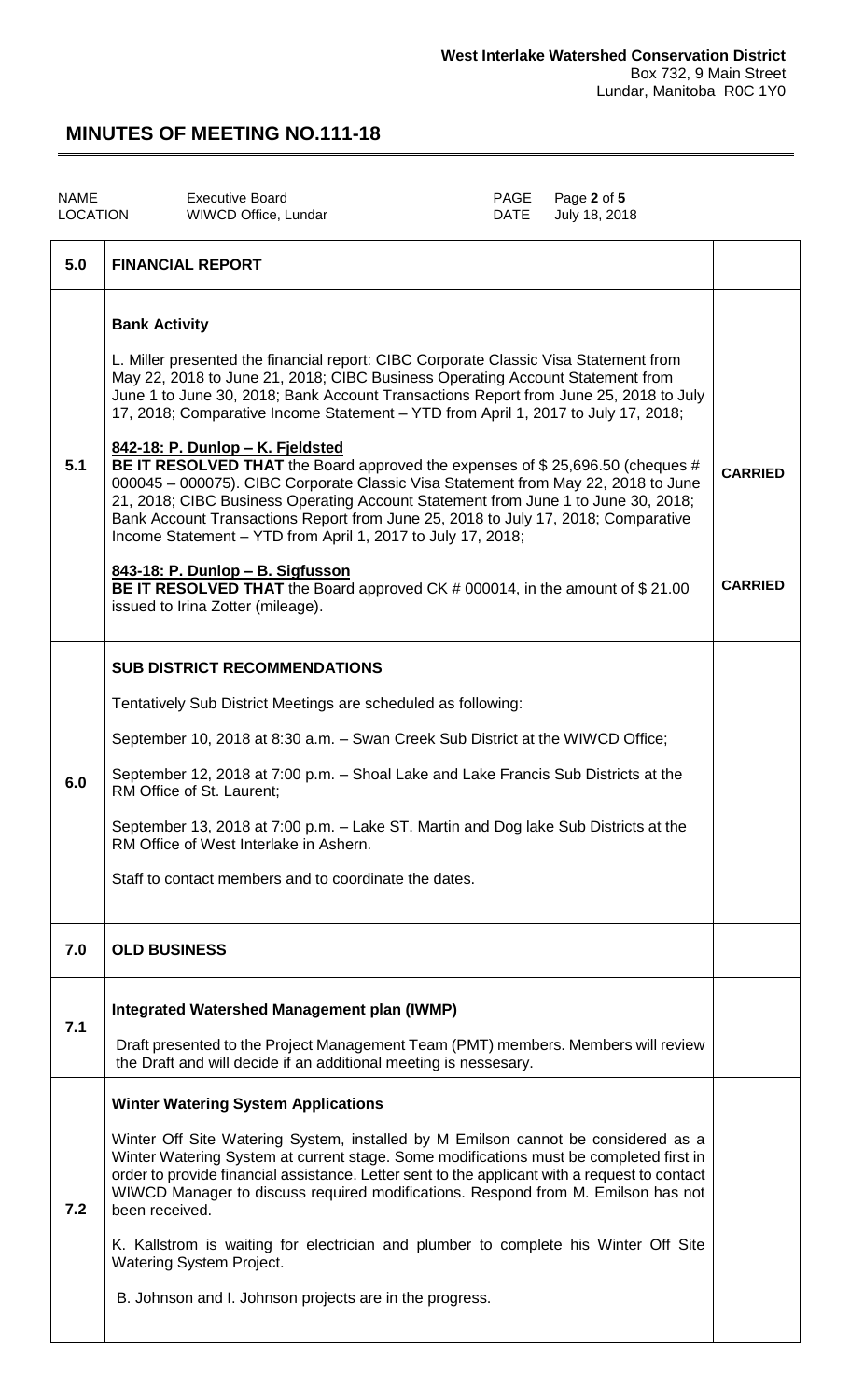| <b>NAME</b><br>LOCATION |                                                                                                                                                                 | <b>Executive Board</b><br>WIWCD Office, Lundar                                                                                                                                                                                                                                                                                                                                                                                                                     | PAGE<br>DATE | Page 3 of 5 | July 18, 2018 |                |  |
|-------------------------|-----------------------------------------------------------------------------------------------------------------------------------------------------------------|--------------------------------------------------------------------------------------------------------------------------------------------------------------------------------------------------------------------------------------------------------------------------------------------------------------------------------------------------------------------------------------------------------------------------------------------------------------------|--------------|-------------|---------------|----------------|--|
|                         |                                                                                                                                                                 | P. Allen's site was inspected by N. Brandstrom. An alternative location was suggested,<br>applicant agreed to install Off Site Winter Watering System at newly proposed location.                                                                                                                                                                                                                                                                                  |              |             |               |                |  |
| 7.3                     | <b>Hatchery Drain</b>                                                                                                                                           | This issue was discussed during the phone conference with M. Lowdon                                                                                                                                                                                                                                                                                                                                                                                                |              |             |               |                |  |
| 7.4                     | <b>Well Sealing</b><br>Two flowing wells in question have been sealed and one well casing has been<br>extended (Dog Lake Sub District). Bill received and paid. |                                                                                                                                                                                                                                                                                                                                                                                                                                                                    |              |             |               |                |  |
| 7.5                     | Dunlop by email                                                                                                                                                 | Winter Off Site Watering System Check List<br>Discussion tabled to next Executive Meeting Check List to be sent to J. Cruise and P.                                                                                                                                                                                                                                                                                                                                |              |             |               |                |  |
| 7.6                     | <b>Audit</b>                                                                                                                                                    | Signed Financial Statements and Management Recommendations Letter presented to<br>the Board. Executive Directors discussed the recommendations, outlined in the Letter.<br>Bank Reconciliation Statement will be added to the Financial Report on monthly basis.<br>Update on the employee's time sheets will be included in Manager's Report.<br>844-18: N. Brandstrom - B. Sigfusson<br>BE IT RESOLVED THAT the Board accepted Management Recommendations Letter |              |             |               | <b>CARRIED</b> |  |
| 7.7                     | <b>Storage Vent</b><br>check is issued.                                                                                                                         | Two vents have been installed. Invoice for the amount of \$550.00 has been submitted,                                                                                                                                                                                                                                                                                                                                                                              |              |             |               |                |  |
| 8.0                     | <b>NEW BUSINESS</b>                                                                                                                                             |                                                                                                                                                                                                                                                                                                                                                                                                                                                                    |              |             |               |                |  |
| 8.1                     | <b>Policy</b>                                                                                                                                                   | Sample Policy for Providing Accessible Goods, Services or Facilities for the Accessibility<br>for Manitobans Act presented to the Board. Executive Directors will review the Policy and<br>will discuss it at next executive meeting.<br>Staff provided the Board with more information pertaining Severance Pay in Manitoba. In<br>Board's opinion, this topic should be discussed In Camera.                                                                     |              |             |               |                |  |
| 8.2                     | <b>Banking</b>                                                                                                                                                  | WIWCD will continue to use services of CIBC Banking Division until other banking<br>alternatives are available in Lundar.                                                                                                                                                                                                                                                                                                                                          |              |             |               |                |  |
| 9.0                     | <b>REPORTS</b>                                                                                                                                                  |                                                                                                                                                                                                                                                                                                                                                                                                                                                                    |              |             |               |                |  |
| 9.1                     | Chairperson<br>N/A                                                                                                                                              |                                                                                                                                                                                                                                                                                                                                                                                                                                                                    |              |             |               |                |  |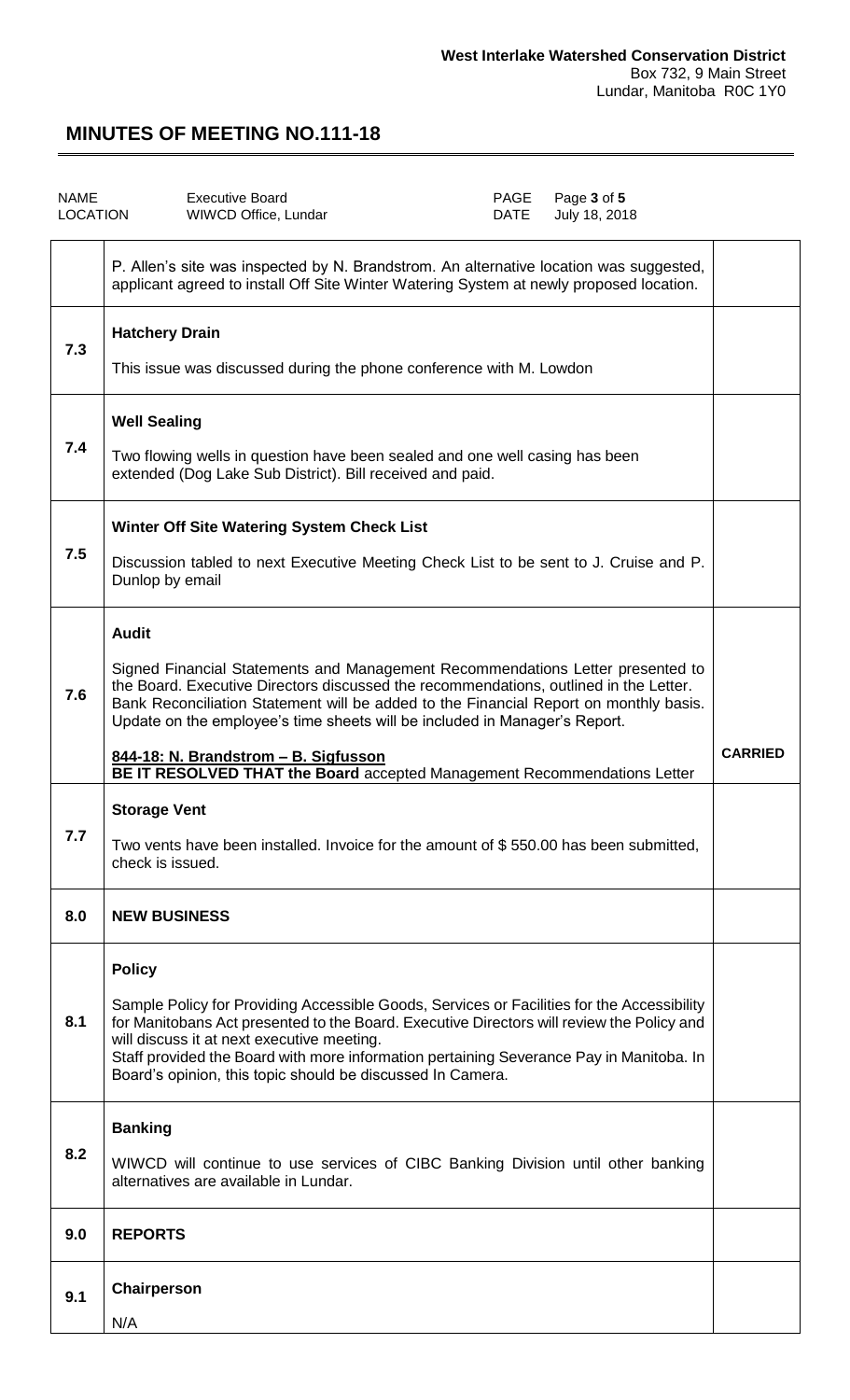| <b>NAME</b><br><b>LOCATION</b> | <b>Executive Board</b><br>PAGE<br>Page 4 of 5<br>DATE<br>July 18, 2018<br>WIWCD Office, Lundar                                                                                                                                                                                                                                                                                                                                                                                                                                                                                                                                                                                                                                                                                                                                                                                                                    |                |
|--------------------------------|-------------------------------------------------------------------------------------------------------------------------------------------------------------------------------------------------------------------------------------------------------------------------------------------------------------------------------------------------------------------------------------------------------------------------------------------------------------------------------------------------------------------------------------------------------------------------------------------------------------------------------------------------------------------------------------------------------------------------------------------------------------------------------------------------------------------------------------------------------------------------------------------------------------------|----------------|
|                                |                                                                                                                                                                                                                                                                                                                                                                                                                                                                                                                                                                                                                                                                                                                                                                                                                                                                                                                   |                |
| 9.2                            | <b>MCDA Rep Report</b><br><b>MCDA Minutes are on file</b>                                                                                                                                                                                                                                                                                                                                                                                                                                                                                                                                                                                                                                                                                                                                                                                                                                                         |                |
| 9.3                            | <b>Manager Report</b><br>Manager verbally reported to the Board on current activities of the WIWCD                                                                                                                                                                                                                                                                                                                                                                                                                                                                                                                                                                                                                                                                                                                                                                                                                |                |
| 10.0                           | <b>IN CAMERA DISCUSSION</b><br>N/A                                                                                                                                                                                                                                                                                                                                                                                                                                                                                                                                                                                                                                                                                                                                                                                                                                                                                |                |
| 11.0                           | <b>CORRESPONDENCE</b><br>$\triangleright$ The email from S. Goertzen pertaining approval of \$420,000 fund in<br>water retention projects with the Lake Winnipeg Basin Program;<br>> The representation Letter from Sensus Partnership of Chartered<br>Professional Accountants in connection with WIWCD financial Audit;<br>$\triangleright$ The information from Manitoba Forage & Grassland Association regarding<br><b>MFGA Aquanty Project;</b><br>$\triangleright$ The Letter from Coughlin & Associates Ltd (administers MEBP) pertaining<br>the change of address;<br>> The email from B. Devlin, Senior Policy Analyst from Information and<br>Privacy Policy Secretariat, regarding upcoming session of Brown Bag Talk<br>on September 19, 2018: subject of the presentation will be the Manitoba<br>Ombudsman's new online tools.<br>$\triangleright$ The information for water users on algal blooms. |                |
| 12.0                           | <b>NEXT MEETING:</b><br><b>August 16, 2018</b><br>9:00 A.M.<br><b>WIWCD Office, Lundar</b>                                                                                                                                                                                                                                                                                                                                                                                                                                                                                                                                                                                                                                                                                                                                                                                                                        |                |
| 13.0                           | <b>ADJOURNMENT</b><br>845-18 B. Sigfusson - P. Dunlop<br>BE IT RESOLVED THAT we adjourn at 11:00 a.m.                                                                                                                                                                                                                                                                                                                                                                                                                                                                                                                                                                                                                                                                                                                                                                                                             | <b>CARRIED</b> |
|                                | These minutes are the writer's best interpretation of discussions held during the<br>meeting. Please inform the writer of any noteworthy omissions or errors                                                                                                                                                                                                                                                                                                                                                                                                                                                                                                                                                                                                                                                                                                                                                      |                |
|                                | <b>Jack Cruise, WIWCD Chairperson</b>                                                                                                                                                                                                                                                                                                                                                                                                                                                                                                                                                                                                                                                                                                                                                                                                                                                                             |                |

**Linda Miller, Financial Administrator**